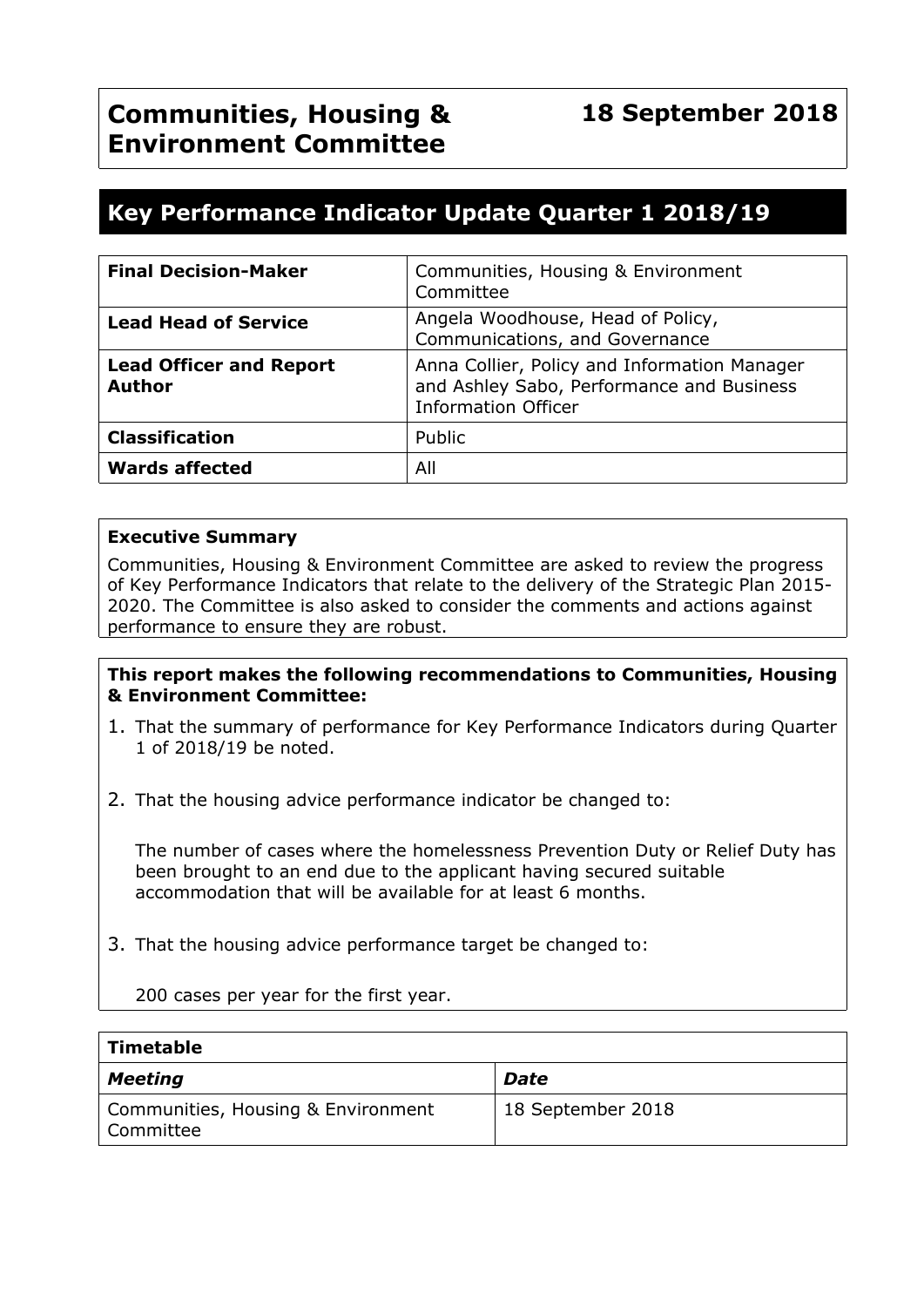# **Key Performance Indicator Update Quarter 1 2018/19**

### **1. INTRODUCTION AND BACKGROUND**

- 1.1 Having a comprehensive set of actions and performance indicators ensures that the Council delivers against the priorities and actions set in the Strategic Plan.
- 1.2 Performance indicators are judged in two ways. Firstly on whether performance has improved, sustained or declined, compared to the same period in the previous year. This is known as direction. Where there is no previous data, no assessment of direction can be made.
- 1.3 The second way is to look at whether an indicator has achieved the target set and is known as PI status. If an indicator has achieved or exceeded the annual target they are rated green. If the target has been missed but is within 10% of the target it will be rated amber, and if the target has been missed by more than 10% it will be rated red.
- 1.4 Some indicators will show an asterisk (\*) after the figure. These are provisional values that are awaiting confirmation. Data for some of the indicators were not available at the time of reporting. In these cases a date has been provided for when the information is expected.
- 1.5 Contextual indicators are not targeted but are given a direction. Indicators that are not due for reporting or where there is delay in data collection are not rated against targets or given a direction.

# **2. Quarter 1 Performance Summary**

- 2.1 There are 27 key performance indicators (KPIs) which were developed with Heads of Service and unit managers, and agreed by the four Service Committees for 2018/19. 12 are reported to the Committee for this quarter.
- 2.2 Overall, 75% (6) of targeted KPIs reported this quarter achieved their target compared to 89% (8) in quarter 4 of 2017/18 and 14% (1) in the same quarter last year.
- 2.3 There are 3 contextual indicators (indicators without targets) represented in the chart below as N/A, these indicators were requested for inclusion as they are important to assessing how the council is performing by examining the outcomes. These indicators are; the percentage of littering reports attended to, the number of households living in temporary accommodation at the last night of the month and the number of households living in nightly paid temporary accommodation on the last night of the month.

| <b>RAG Rating</b> | Green | <b>Amber</b>     | <b>Red</b>  | N/A | <b>Total</b> |
|-------------------|-------|------------------|-------------|-----|--------------|
| <b>KPIS</b>       |       |                  |             |     |              |
| <b>Direction</b>  | Jɒ    | <b>No Change</b> | <b>Down</b> | N/A | <b>Total</b> |
| Last Year         |       |                  |             |     |              |
| Last Quarter      |       |                  |             |     |              |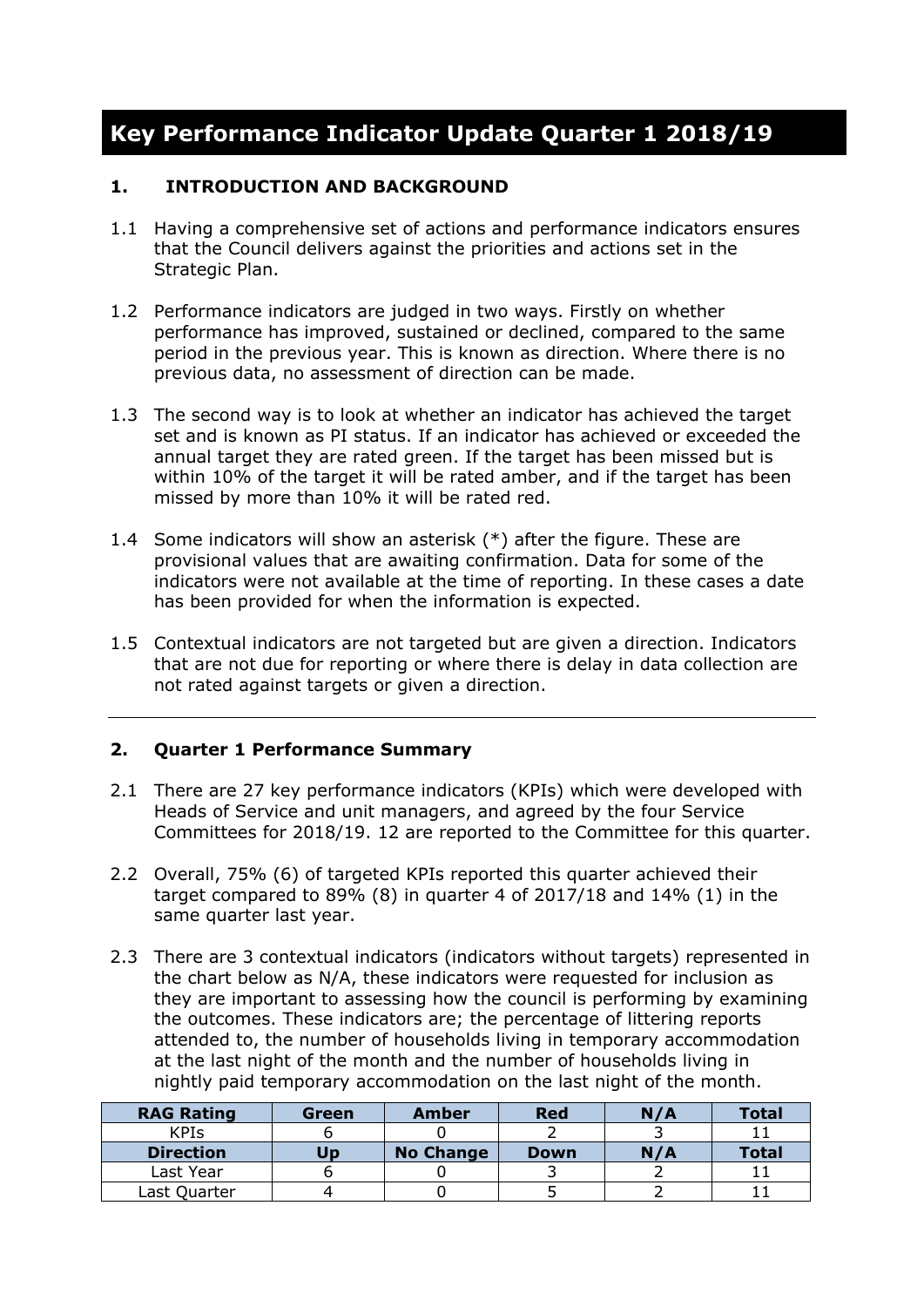# **Data/Comment Not Provided or Available**

The percentage of land and highways with acceptable levels of litter and detritus.

2.4 As per the DEFRA guidance, this indicator is measured three times per year. The monitoring is carried out in quarters 2, 3 and 4 in order to keep consistency with previous years. The monitoring involves rescoring the level of litter and detritus in 300 x 25m transects of highway taking into consideration all land uses i.e. retail, high intensity housing, rural etc.

# **3. Performance by Priority**

## **Priority 1: Keeping Maidstone Borough an attractive place for all**

- 3.1 Percentage of reports of littering attended to was 68.69%. For this indicator the lower the percentage the better as it indicates that the cleansing schedules are sufficient for additional reactive cleanses to be unnecessary. Over the past couple of months there have been some significant changes to the street cleansing schedules with the intention that the schedules will be able to be published by the end of the financial year. This should enable residents and Members to check when roads are due to be cleaned and therefore reduce the number of reports of litter. The proposed improvements to the schedules will work to reduce this percentage from 68% towards 50%.
- 3.2 Percentage of fly tips resulting in enforcement action was 61.1% against a target of 50%. This quarter showed that the service is maintaining the high number of enforcement actions. The Waste Crime Team is now fully operational and this is noted by a higher percentage.
- 3.3 Percentage of fly-tips cleared or assessed within 2 working days was 96.88% against a target of 89%. A new fly tipping response team has been created which involved moving two street cleansing operatives to work directly for the Waste Crime Team. With this dedicated team it has enabled fly tipping to be actioned more quickly and for evidence to be gathered at the same time as the waste being removed in many cases. The Waste Crime Team is also now fully staffed meaning there are four officers who are able to support the response team in gathering evidence and intelligence more quickly so the waste can be removed without delay.
- 3.4 The percentage of fly-tips cleared or assessed within 4 working days was 99.2% against a target of 94%. During this quarter there were only 2 fly tips which could not be removed within 4 working days. This was because they involved large quantities of hardcore and the team needed to wait for Kent County Council and the Waste Disposal Authority to arrange for a facility to accept the waste. Once the arrangements were in place the team removed the waste straight away.
- 3.5 54.96% of household waste was sent for reuse, recycling, or composting during quarter 1. The past quarter has provided an improved recycling rate and the target was achieved. This was mainly due to increase garden waste collection over the period of prolonged good weather.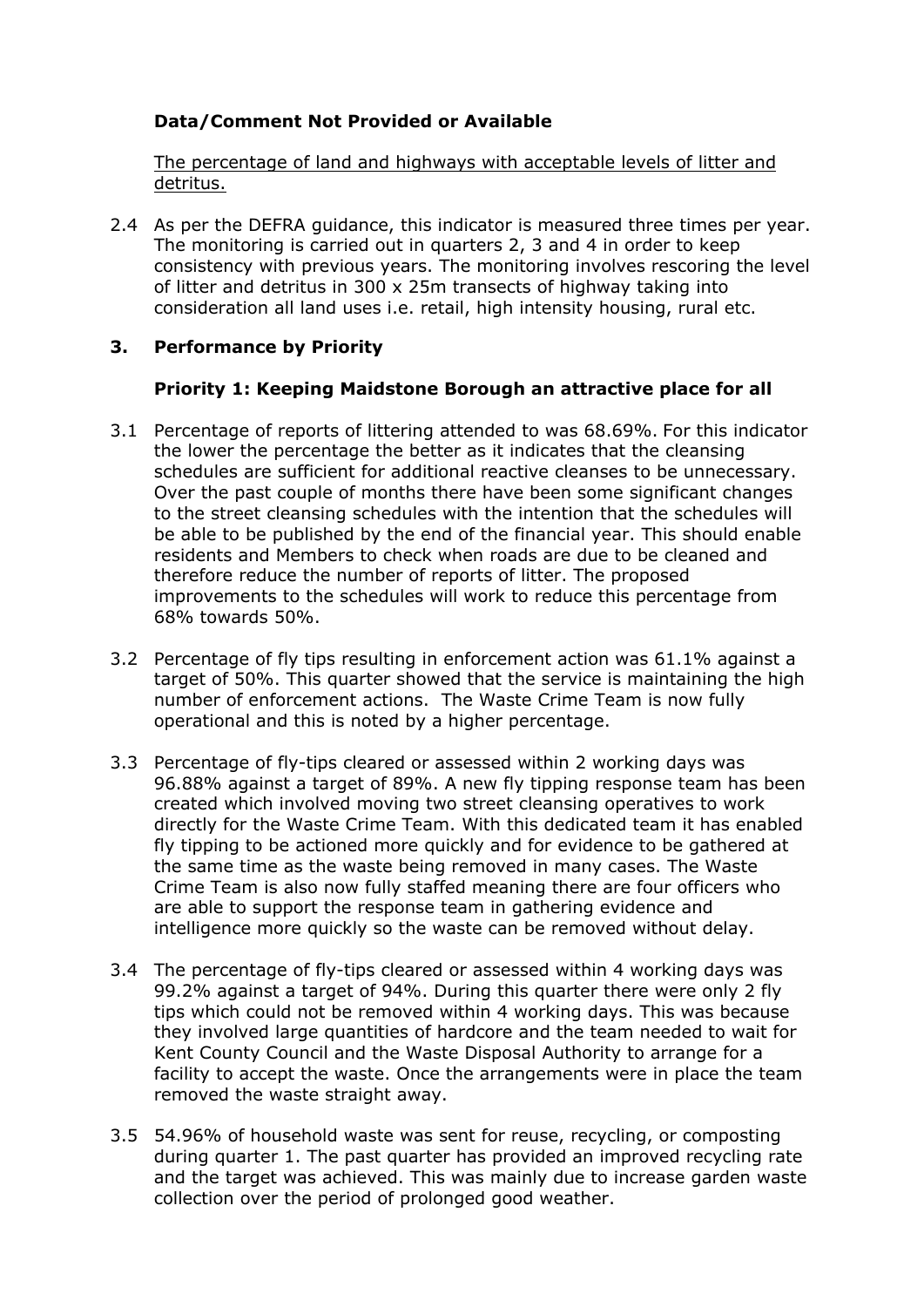3.6 The percentage of spend and allocation of Disabled Facilities Grant Budget (YTD) was 14.1% against a target of 20%. Activity during the first quarter tends to be lower following on from a busy final quarter in the previous year. This target value is lower than profiled for this point in the year. Our partner agencies all report strong demand for this form of assistance and we expect that activity will return to target during next quarter.

#### **Priority 2: Securing a successful economy for Maidstone Borough**

- 3.7 The number of households housed through housing register this quarter was 173 against a target of 156. The quarterly target for the number of applicants housed has been met due to an increase in the amount of available vacant and new build properties received from our Registered Providers. The number of households who are on the Council's Housing register was 572 on 30 June 2018 which was a decrease from the end of the previous quarter.
- 3.8 Affordable completions are usually slow for the first two quarters of the year and historically pick up for the final two quarters. However the quarter's target of 45 has been exceeded with 78 affordable completions being delivered for the first quarter of the year. Of these, 39 have been for shared ownership and 39 have been for affordable rent. We remain on track to achieve the year-end target.
- 3.9 Due to changes in monitoring as a result of the introduction of the Homelessness Reduction Act the housing team have had to change the data which they collect under the current indicator 'number of households prevented from becoming homeless through the intervention of housing advice'.
- 3.10 Therefore they are showing as missing target as they have been unable to collect the data as they would have previously. Of what was collected prevention duty was ended to 22 households as a result of suitable accommodation being secured that would be available for at least 6 months and a further 2 applicants had the Relief duty ended as a result of securing suitable accommodation available for at last 6 months.
- 3.11 As a result of this change, committee are asked to agree a change to the indicator and target, this is outlined in section four of the report.
- 3.12 There were 110 households living in temporary accommodation last night of the month of June 2018. This represents the total number of households in all types of temporary accommodation used by the Authority and includes, B&B providers, providers of nightly paid temporary accommodation, accommodation owned and leased by the Authority, Registered Providers stock used by the Authority as temporary accommodation. The number of households in all types of temporary accommodation has increased during the quarter. At the end of Q4 2017/18 there were 99 households in TA, which has increased by 11 in this quarter. This increase is also reflective of the increase in number of statutory homeless applications, which rose from 160 in quarter 4 2017/18 to 298 in quarter 1 2018/19. The Homelessness Reduction Act did increase the number of cases will fall under a statutory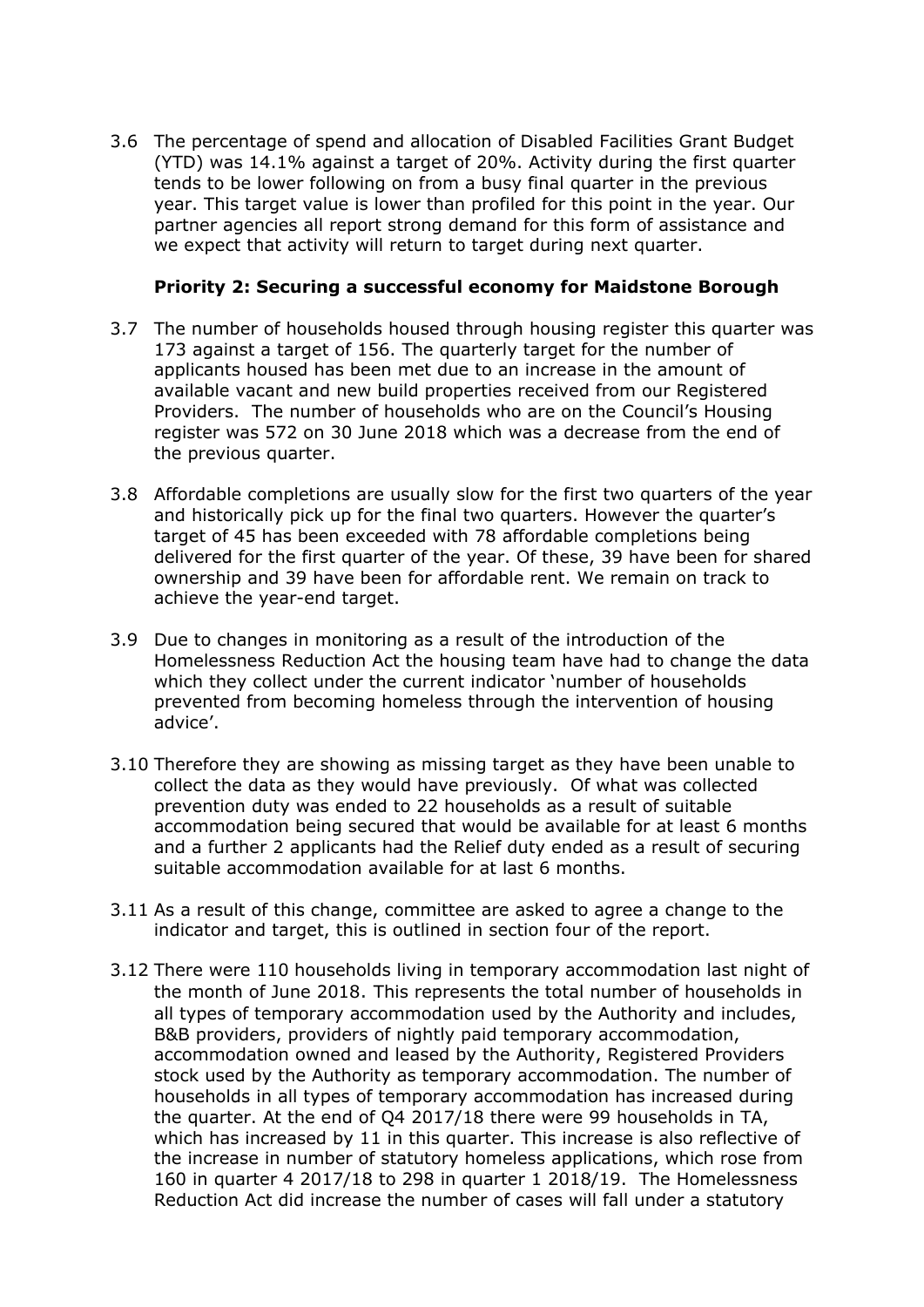application, as the trigger for an application increased from a threat of homelessness within 28 to 56 days.

3.13 There were 54 households living in nightly paid temporary accommodation on the last night of June 2018. This indicator is the total number of households is nightly paid accommodation, i.e. B&B's and private providers of nightly paid accommodation. This indicator is included as the Authority pays per night for each unit of accommodation, which is at a significant cost to the Authority. At the end of quarter 4 2017/18 there were 48 households in nightly paid TA, which increased to 54 at the end of Q1 2018/19.

# **4. Indicator Change**

- 4.1 Committee are asked to change the indicator from *number of households prevented from becoming homeless through the intervention of housing advice'*. to '*the number of cases where the homelessness Prevention Duty or Relief Duty has been brought to an end due to the applicant having secured suitable accommodation that will be available for at least 6 months'.*
- 4.2 Previously under the government P1E homeless returns, an Authority recorded any successful prevention activities undertaken, or funded, by the Authority. This included awards of Discretionary Housing Payments by the Revenues and Benefits Team; sanctuary scheme referrals to put security measures in place for domestic abuse cases; and activities undertaken by the CAB, which fell outside of a statutory application for housing assistance.
- 4.3 Due to changes in legislation and the reporting to the MHCLG of homelessness prevention activity quarterly returns to government now only include those activities which end the Prevention or Relief duty accepted under a statutory application for housing assistance.
- 4.4 This is a dramatic change from what was previously collected, and the current target is not realistic particularly as the team embed the changes. A new target for 200 cases per year for the first year is suggested to committee to agree.

# **5. RISK**

5.1 This report is presented for information only, committees, managers and heads of service can use performance data to identify service performance and this data can contribute to risk management.

#### **6. CONSULTATION RESULTS AND PREVIOUS COMMITTEE FEEDBACK**

6.1 The Key Performance Indicator Update is reported quarterly to the Service Committees; Communities Housing and Environment Committee, Strategic Planning, Sustainability and Transportation Committee, and Heritage Culture and Leisure Committee. Each Committee receives a report on the relevant priority action areas. The report is also presented to Policy &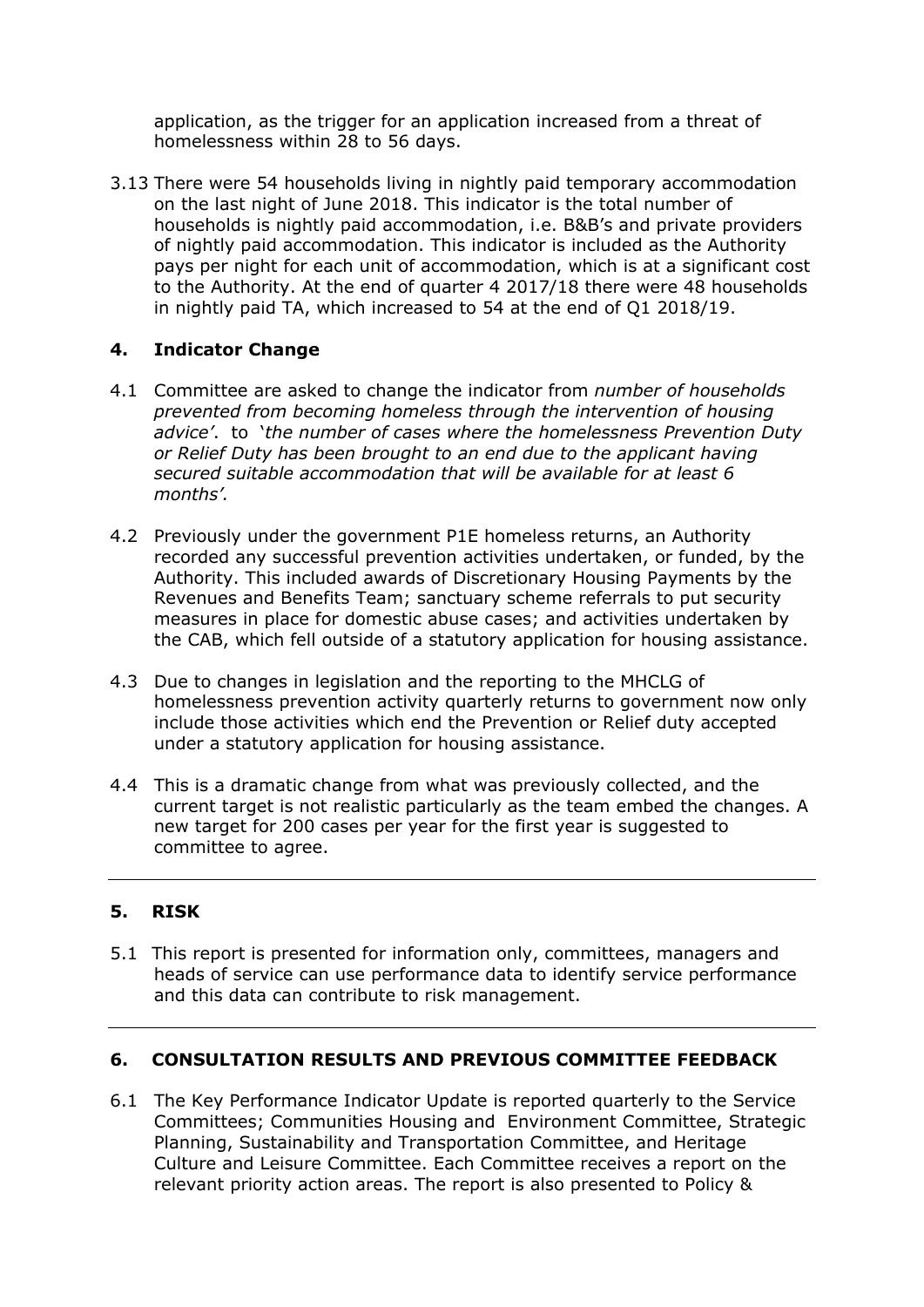Resources Committee, reporting only on the priority areas of: A clean and safe environment, regenerating the Town Centre, and a home for everyone.

#### **7. NEXT STEPS: COMMUNICATION AND IMPLEMENTATION OF THE DECISION**

7.1 The Council could choose not to monitor the Strategic Plan and/or make alternative performance management arrangements, such as frequency of reporting. This is not recommended as it could lead to action not being taken against performance during the year, and the Council failing to deliver its priorities.

| <b>Issue</b>                                    | <b>Implications</b>                                                                                                                                                                                                                                                                                                                                                                                                                        | Sign-off                                          |
|-------------------------------------------------|--------------------------------------------------------------------------------------------------------------------------------------------------------------------------------------------------------------------------------------------------------------------------------------------------------------------------------------------------------------------------------------------------------------------------------------------|---------------------------------------------------|
| <b>Impact on Corporate</b><br><b>Priorities</b> | The key performance indicators and<br>strategic actions are part of the<br>Council's overarching Strategic Plan<br>2015-20 and play an important role<br>in the achievement of corporate<br>objectives. They also cover a wide<br>range of services and priority areas,<br>for example waste and recycling.                                                                                                                                | Head of Policy,<br>Communications<br>& Governance |
| <b>Risk Management</b>                          | The production of robust<br>performance reports ensures that<br>the view of the Council's approach<br>to the management of risk and use<br>of resources is not undermined and<br>allows early action to be taken in<br>order to mitigate the risk of not<br>achieving targets and outcomes.                                                                                                                                                | Head of Policy,<br>Communications<br>& Governance |
| <b>Financial</b>                                | Performance indicators and targets<br>are closely linked to the allocation of<br>resources and determining good<br>value for money. The financial<br>implications of any proposed<br>changes are also identified and<br>taken into account in the Council's<br>Medium Term Financial Plan and<br>associated annual budget setting<br>process. Performance issues are<br>highlighted as part of the budget<br>monitoring reporting process. | Senior Finance<br>Manager<br>(Client)             |
| <b>Staffing</b>                                 | Having a clear set of targets enables<br>staff outcomes/objectives to be set<br>and effective action plans to be put<br>in place                                                                                                                                                                                                                                                                                                           | Head of Policy,<br>Communications<br>& Governance |
| Legal                                           | There is no statutory duty to report<br>regularly on the Council's                                                                                                                                                                                                                                                                                                                                                                         | Keith Trowell,<br>Team Leader                     |

#### **8. CROSS-CUTTING ISSUES AND IMPLICATIONS**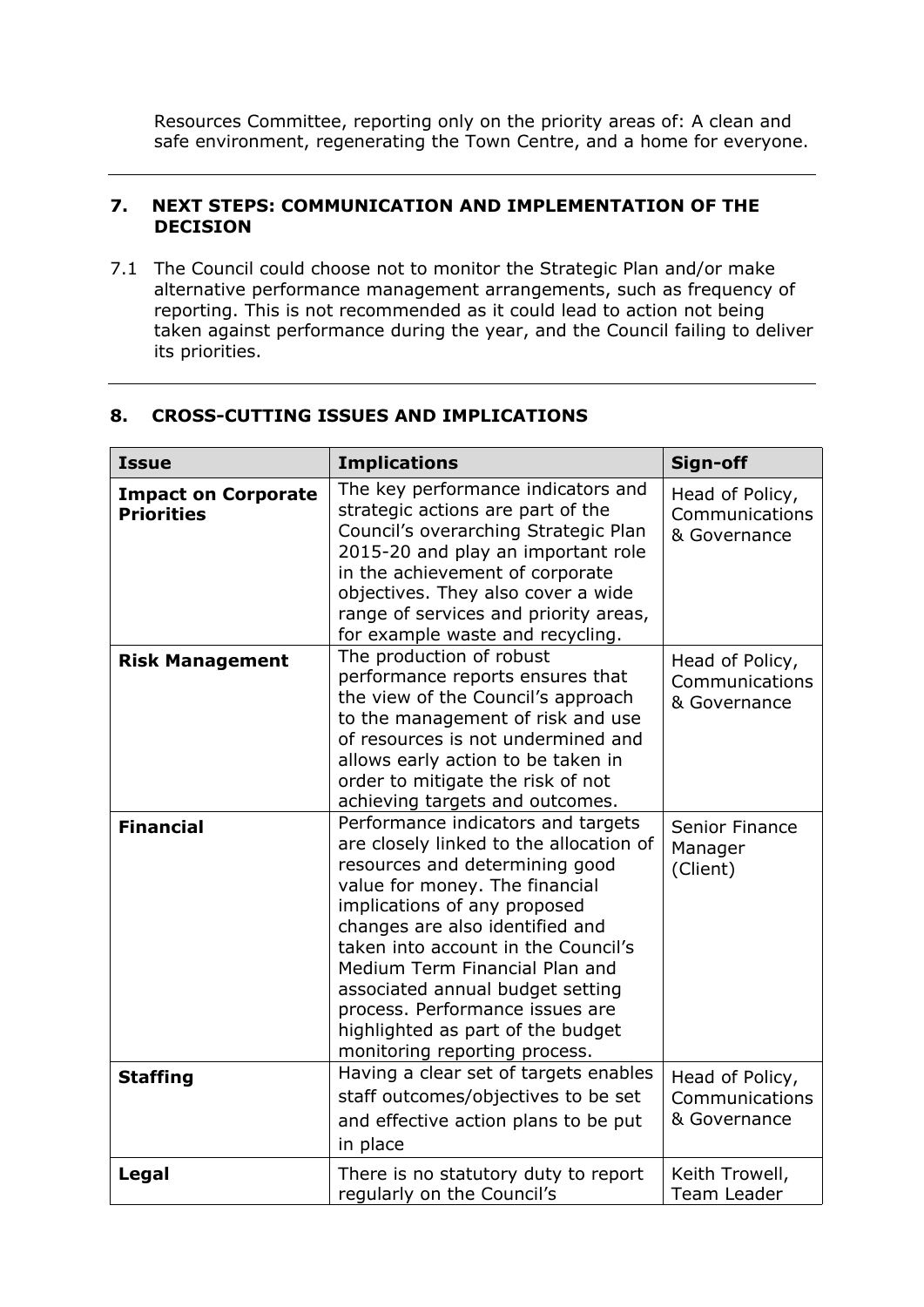|                                              | performance. However, under<br>Section 3 of the Local Government<br>Act 1999 (as amended) a best value<br>authority has a statutory duty to<br>secure continuous improvement in<br>the way in which its functions are<br>exercised having regard to a<br>combination of economy, efficiency<br>and effectiveness. One of the<br>purposes of the Key Performance<br>Indicators is to facilitate the<br>improvement of the economy,<br>efficiency and effectiveness of<br>Council Services. Regular reports on<br>the Council's performance assist in<br>demonstrating best value and<br>compliance with the statutory duty. | (Corporate<br>Governance)                                                      |
|----------------------------------------------|----------------------------------------------------------------------------------------------------------------------------------------------------------------------------------------------------------------------------------------------------------------------------------------------------------------------------------------------------------------------------------------------------------------------------------------------------------------------------------------------------------------------------------------------------------------------------------------------------------------------------|--------------------------------------------------------------------------------|
| <b>Privacy and Data</b><br><b>Protection</b> | We will hold data in line with the<br>Data Quality Policy, which sets out<br>the requirement for ensuring data<br>quality. There is a program for<br>undertaking data quality audits of<br>performance indicators.                                                                                                                                                                                                                                                                                                                                                                                                         | Keith Trowell,<br>Team Leader<br>(Corporate)<br>Governance)                    |
| <b>Equalities</b>                            | The Performance Indicators<br>reported on in this quarterly update<br>measure the ongoing performance<br>of the strategies in place. If there<br>has been a change to the way in<br>which a service delivers a strategy,<br>i.e. a policy change, an Equalities<br>Impact Assessment is undertaken to<br>ensure that there is no detrimental<br>impact on individuals with a<br>protected characteristic.                                                                                                                                                                                                                  | Equalities &<br>Corporate Policy<br>Officer                                    |
| <b>Crime and Disorder</b>                    | None Identified                                                                                                                                                                                                                                                                                                                                                                                                                                                                                                                                                                                                            | Policy &<br>Information<br>Manager                                             |
| <b>Procurement</b>                           | Performance Indicators and<br>Strategic Milestones monitor any<br>procurement needed to achieve the<br>outcomes of the Strategic Plan.                                                                                                                                                                                                                                                                                                                                                                                                                                                                                     | Head of Policy,<br>Communications<br>& Governance,<br>& Section 151<br>Officer |

# **9. REPORT APPENDICES**

The following documents are to be published with this report and form part of the report:

Appendix 1: Key Performance Indicator Update Quarter 1 18/19